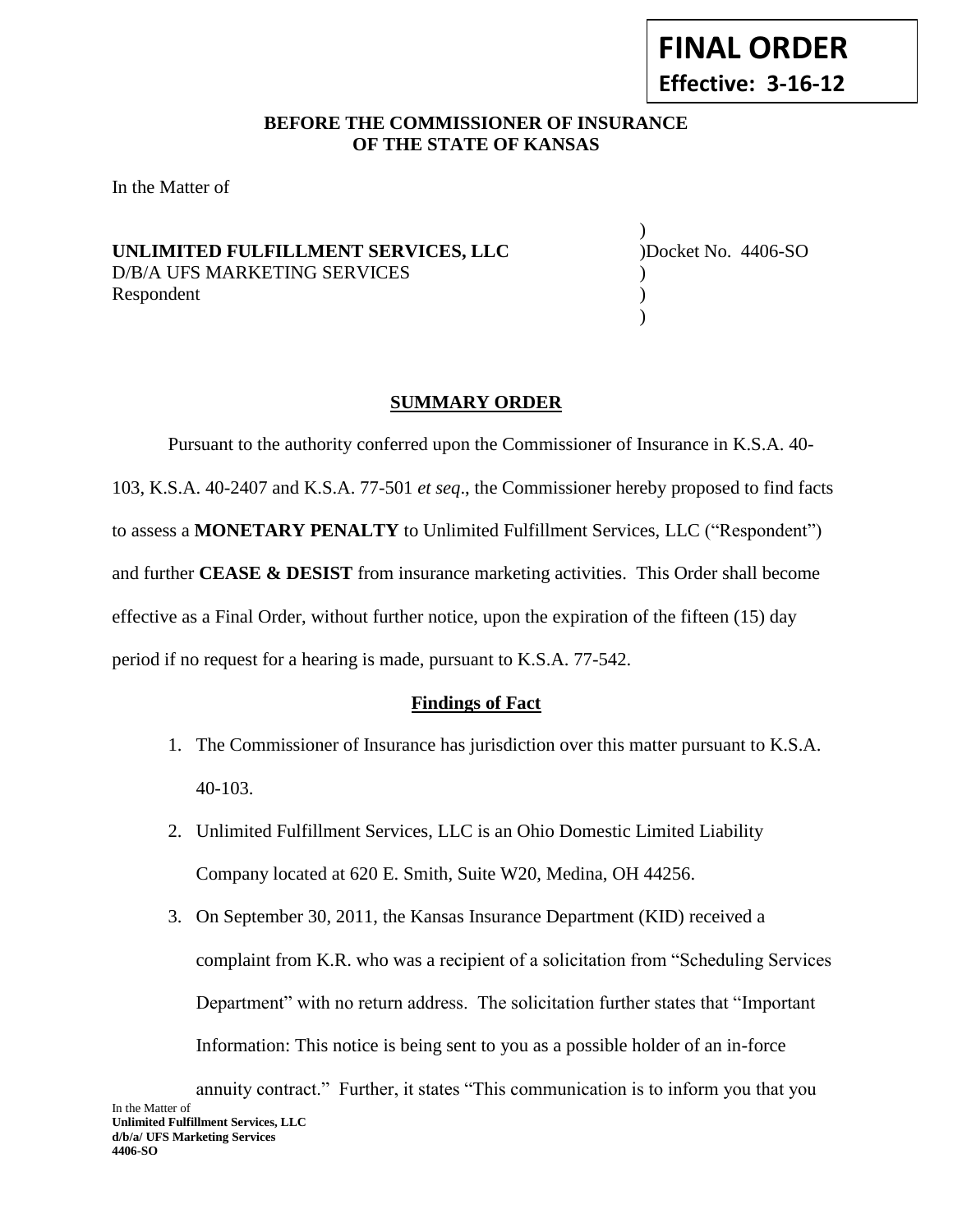may have an annuity that has reached the end of its surrender period." The solicitation does not include the name of a Kansas licensed insurance agent or the name of a Kansas licensed insurance company associated with the sale of this product.

- 4. K.R. indicated that she called the phone number on the solicitation and was given information that an insurance agent named Terry Claudell would contact her.
- 5. KID sent a letter to Terry Claudell on October 3, 2011 asking for him to respond to the complaint filed by K.R.
- 6. Terry Claudell responded to the complaint on or about October 17, 2011 indicating that he had employed Respondent as a lead generation service and Respondent was the party responsible for creating the solicitation and answering calls to the phone number on the solicitation.
- 7. KID sent a letter to Respondent on October 19, 2011 asking for Respondent to respond to the complaint filed by K.R.
- 8. On October 25, 2011, Respondent wrote to KID indicating that Respondent does not have any personal information of the individual that receives the solicitation described in paragraph #3 despite the solicitation indicating that the addressee has an annuity product that has reached the end of a surrender period.
- 9. On December 21, 2010, KID received a complaint from C.K. who was a recipient of the same solicitation mentioned in paragraph #3 and questioned the solicitation's legitimacy.
- 10. On October 5, 2011, consumer A.C. received the same solicitation mentioned in paragraph #3 and complained to KID.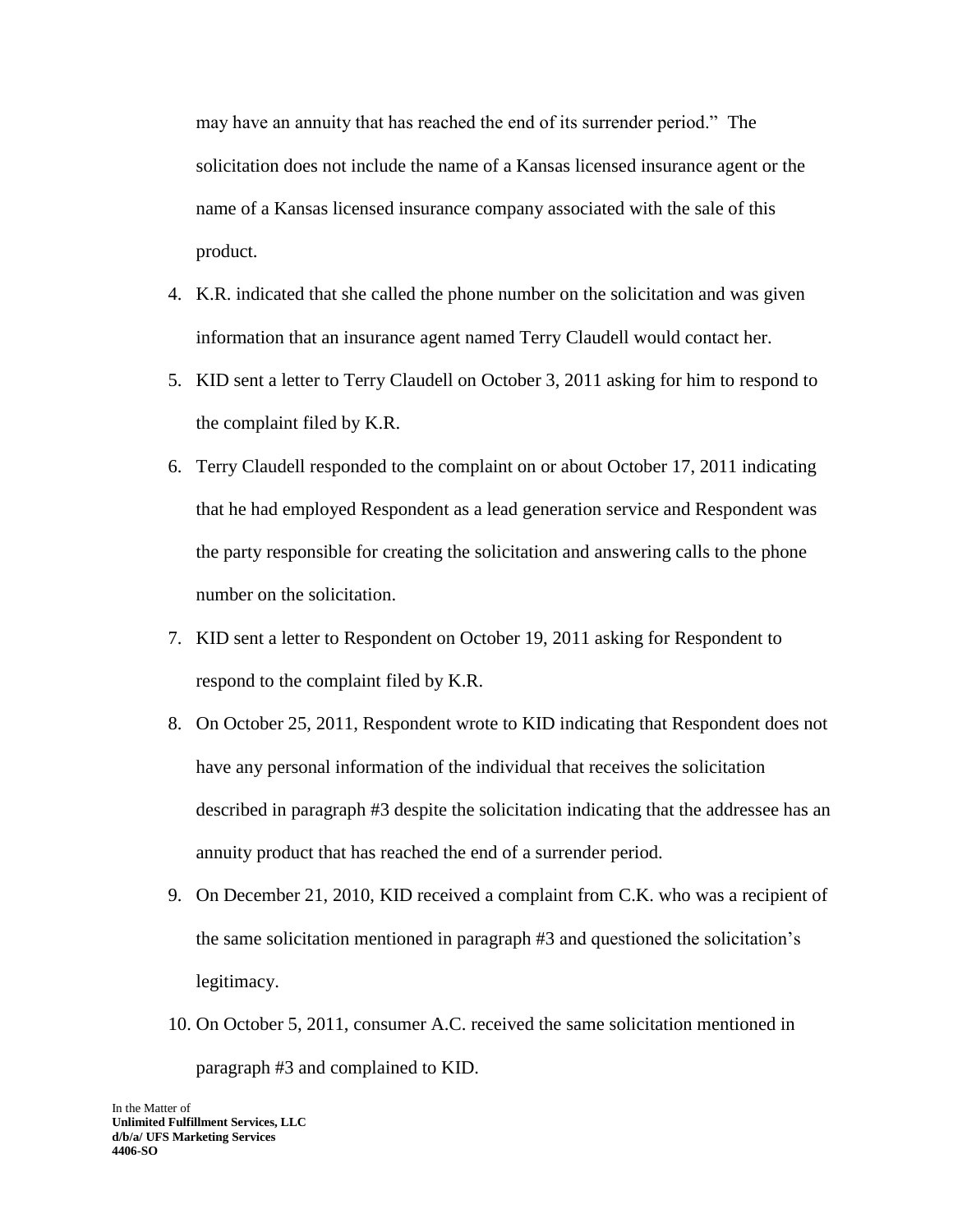11. On November 14, 2011, KID received an inquiry from an anonymous consumer

asking if the enclosed advertisement which is the same as described in paragraph #3

was legal.

## **Applicable Law**

K.S.A. 40-2402(a) provides, in pertinent part:

"Person" means any individual, corporation, association, partnership, reciprocal exchange, inter-insurer, Lloyd's insurer, fraternal benefit society and any other legal entity engaged in the business of insurance.

### K.S.A. 40-2403 provides:

No person shall engage in this state in any trade practice which is defined in this state as, or determined pursuant to K.S.A. 40-2406 to be, an unfair method of competition or an unfair or deceptive act or practice in the business of insurance.

### K.S.A. 40-2404 provides:

The following are hereby defined as unfair methods of competition and unfair or deceptive acts or practices in the business of insurance:

(2) Making, publishing, disseminating, circulating or placing before the public, or causing, directly or indirectly, to be made, published, disseminated, circulated or placed before the public, in a newspaper, magazine or other publication, or in the form of a notice, circular, pamphlet, letter or poster, or over any radio or television station, or in any other way, an advertisement, announcement or statement containing any assertion, misrepresentation or statement with respect to the business of insurance or with respect to any person in the conduct of such person's insurance business, which is untrue, deceptive or misleading.

#### K.S.A. 40-2406 provides:

(a) Whenever the commissioner has reason to believe that any such person has been engaged or is engaging in this state in an unfair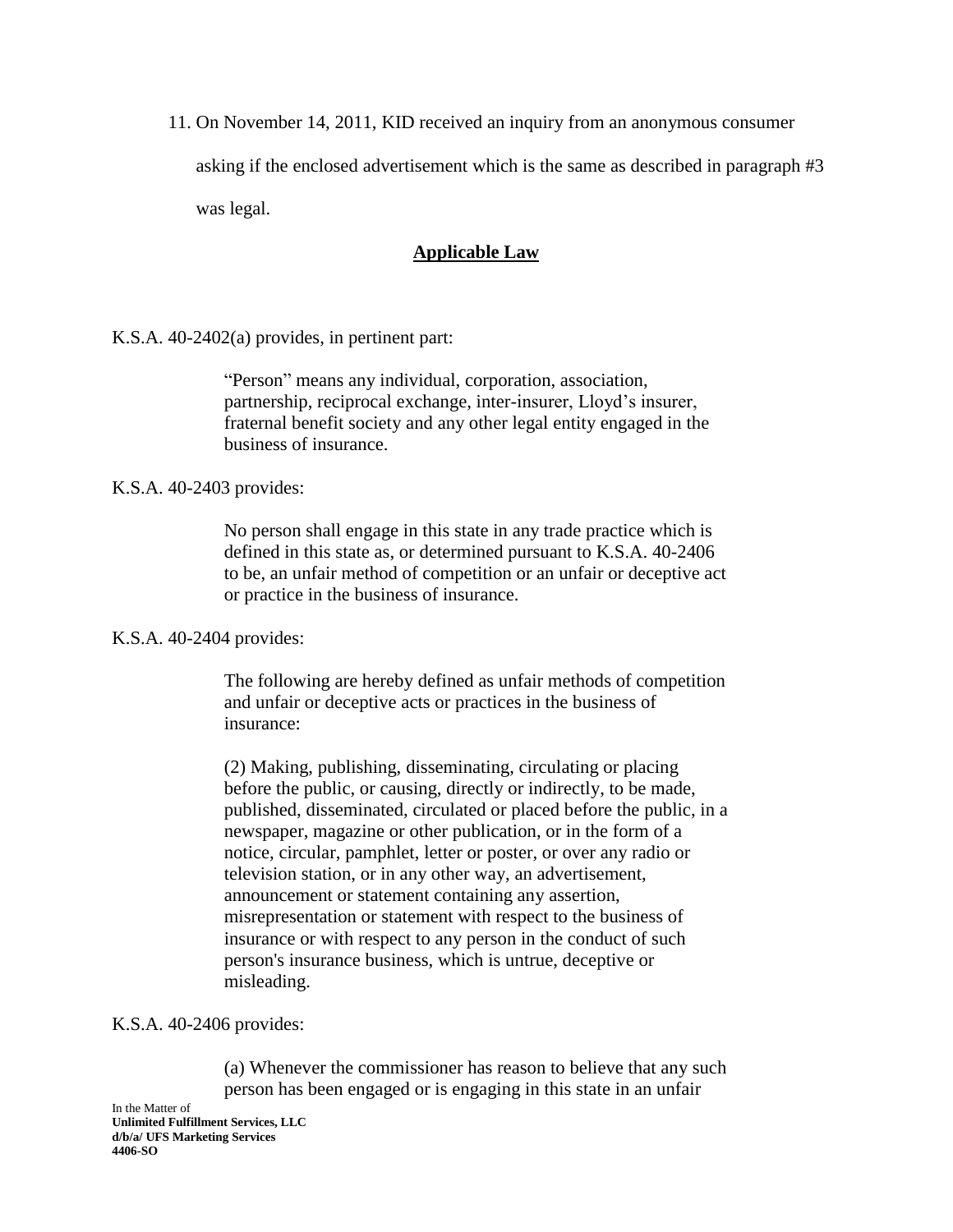method of competition or any unfair or deceptive act or practice, whether or not defined in K.S.A. 40-2404 and amendments thereto, and that a proceeding by the commissioner in respect thereto would be in the interest of the public, the commissioner shall issue and serve upon such person a statement of the charges in that respect and conduct a hearing thereon in accordance with the provisions of the Kansas administrative procedure act.

(b) If, after such hearing, the commissioner determines that the person charged has engaged in any unfair method of competition or any unfair or deceptive act or practice, any costs incurred as a result of conducting any administrative hearing authorized under the provisions of this section shall be assessed against such person or the company or companies represented by such person as an agent, broker or adjuster who is a participating party to the matters giving rise to the hearing. As used in this subsection, "costs" shall include witness fees, mileage allowances, any costs associated with reproduction of documents which become part of the hearing record and the expense of making a record of the hearing.

K.S.A. 40-2407 provides, in pertinent part:

(a) If, after such hearing, the commissioner shall determine that the person charged has engaged in an unfair method of competition or an unfair or deceptive act or practice, the commissioner shall render an order requiring such person to cease and desist from engaging in such method of competition, act or practice and if the act or practice is a violation of K.S.A. 40-2404 and amendments thereto, the commissioner may in the exercise of discretion order any one or more of the following:

(1) Payment of a monetary penalty of not more than \$1,000 for each and every act or violation, but not to exceed an aggregate penalty of \$10,000, unless the person knew or reasonably should have known such person was in violation of this act, in which case the penalty shall be not more than \$5,000 for each and every act or violation, but not to exceed an aggregate of \$50,000 in any six-month period.

#### **Conclusions of Law**

Based upon the Findings of Fact enumerated in Paragraphs #1 through #11 and the Applicable Law cited above,

In the Matter of **Unlimited Fulfillment Services, LLC d/b/a/ UFS Marketing Services 4406-SO**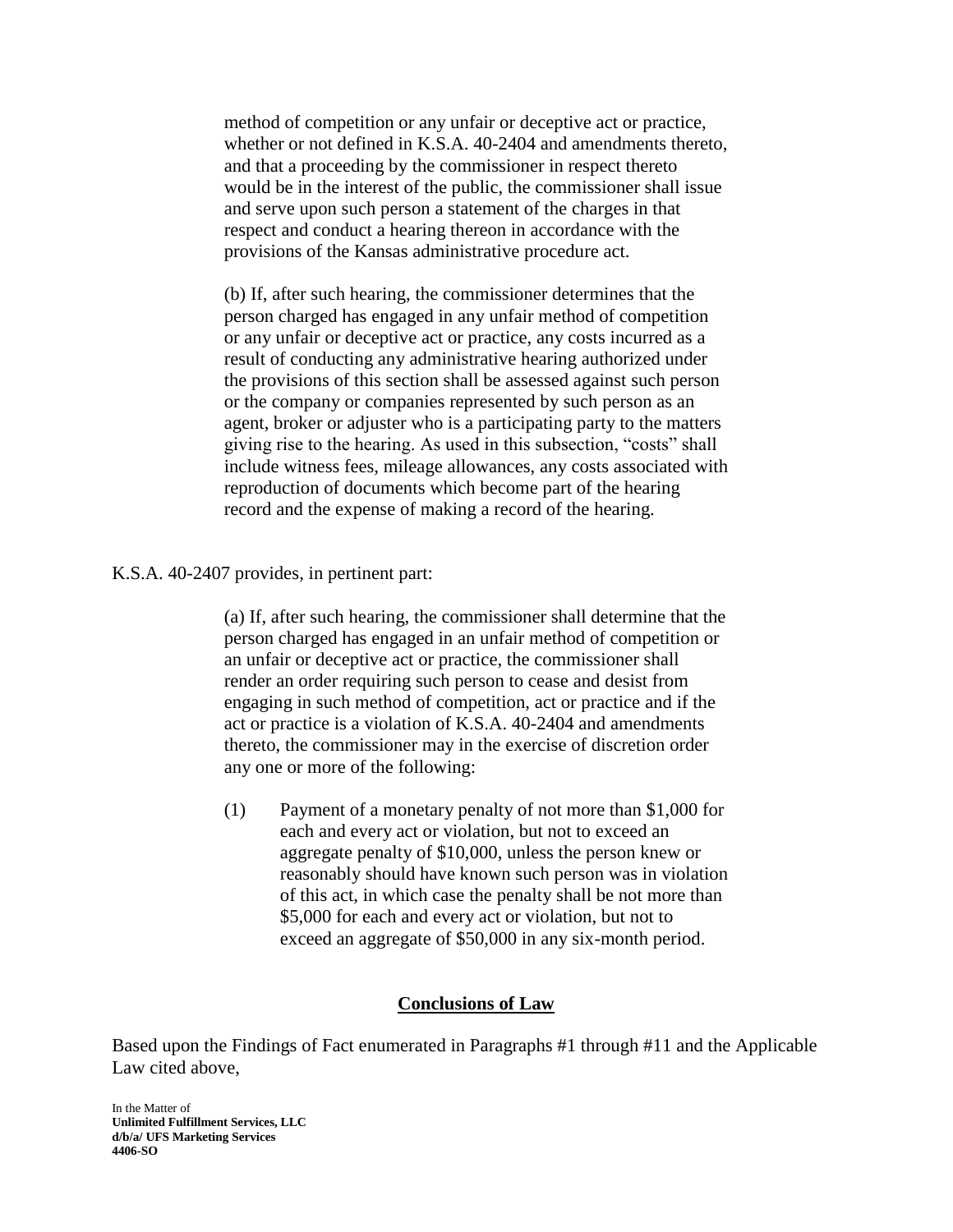#### **IT IS, THEREFORE, ORDERED BY THE COMMISSIONER OF INSURANCE:**

- 1. The Commissioner of Insurance has jurisdiction over this matter pursuant to K.S.A.
- 2. Unlimited Fulfillment Services, LLC d/b/a/ UFS Marketing Services has engaged in the business of insurance in the State of Kansas by soliciting insurance business for Kansas insurance agents via deceptive and misleading postcards.
- 3. No Kansas resident holds an annuity contract with Unlimited Fulfillment Services, LLC.
- 4. Unlimited Fulfillment Services, LLC has engaged in a deceptive act or practice in violation of K.S.A. 40-2403 and K.S.A. 40-2406 by mailing deceptive postcards to Kansas residents which mislead recipients into believing their financial wellbeing may be in jeopardy.
- 5. Unlimited Fulfillment Services, LLC has engaged in deceptive and misleading advertising in violation of K.S.A. 40-2404(2) by mailing postcards to Kansas residents which have misled Kansans to believe they have an annuity which may be adversely affected if they do not contact Unlimited Fulfillment Services, LLC.
- 6. The Commissioner finds that the language of Unlimited Fulfillment Services, LLC's postcards are misleading in violation of K.S.A. 40-2404(2) because the postcards state the recipient "may have an annuity that has reached the end of its surrender period," leading the recipient to believe they need to act to preserve their annuity when the recipient does not hold an annuity with Unlimited Fulfillment Services, LLC.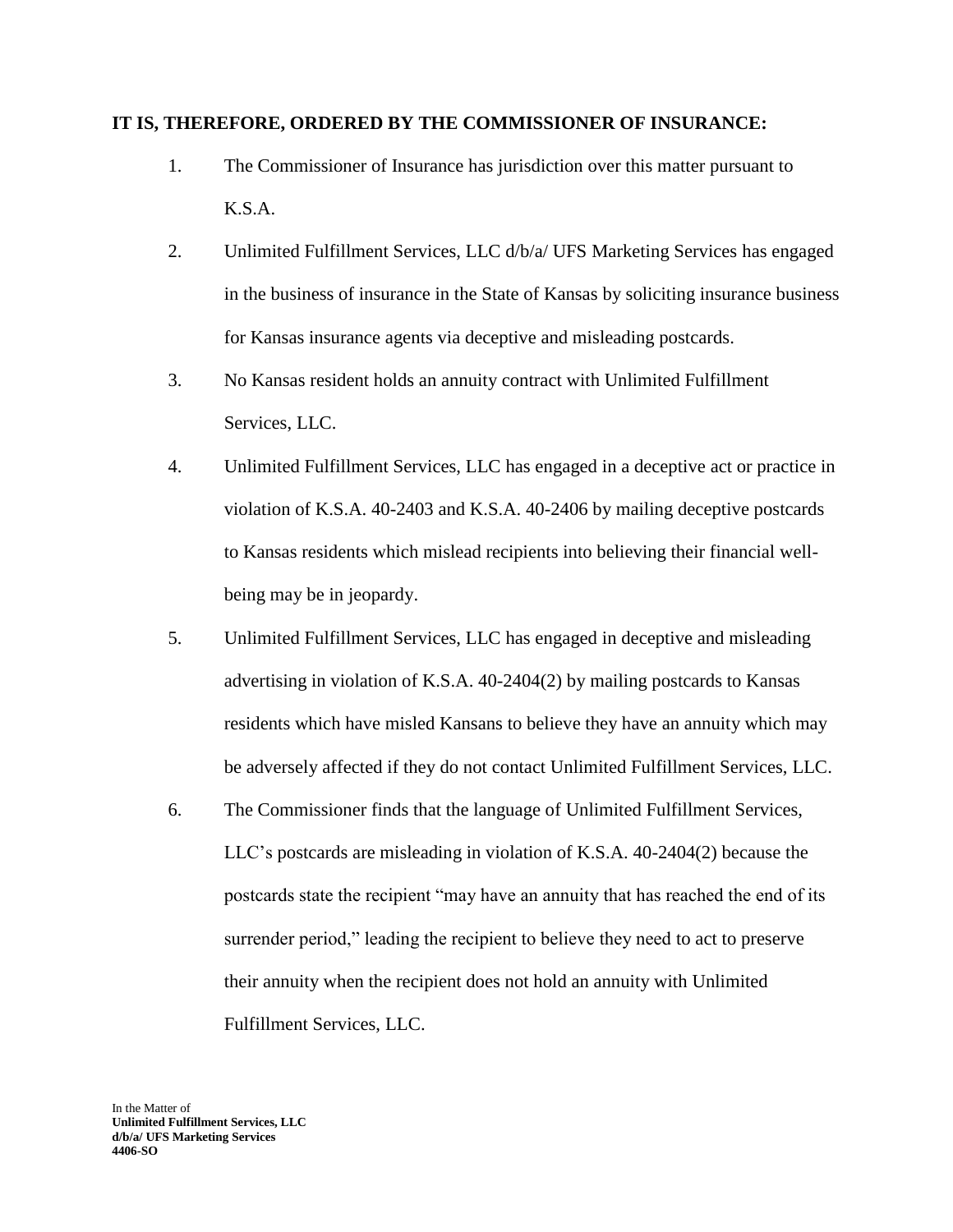- 7. The Commissioner finds that the language on the back of the Unlimited Fulfillment Services, LLC postcards in fine print limiting the applicability of the postcards does not remedy the misleading notice printed on the front of the postcard.
- 8. Pursuant to K.S.A. 40-2407, Unlimited Fulfillment Services, LLC shall pay a monetary penalty of Four Thousand Dollars and No Cents (\$4,000.00) for the above-stated violations of Kansas Unfair Trade Practices Act.
- 9. The Commissioner finds that permitting Unlimited Fulfillment Services, LLC to continue mailing deceptive and misleading postcards into the State of Kansas would pose an immediate danger to the well-being of Kansas residents.
- 10. Pursuant to KSA 77-415(b)(2)(A), this order is designated by KID as precedent.

# **IT IS THEREFORE ORDERED BY THE COMMISSIONER OF INSURANCE** that

Unlimited Fulfillment Services, LLC shall immediately **CEASE AND DESIST** its practice of mailing insurance solicitations to Kansas residents. Further Unlimited Fulfillment Services, LLC is ordered to pay a monetary fine of **FOUR THOUSAND DOLLARS AND NO CENTS (\$4,000)** for violations of Kansas law.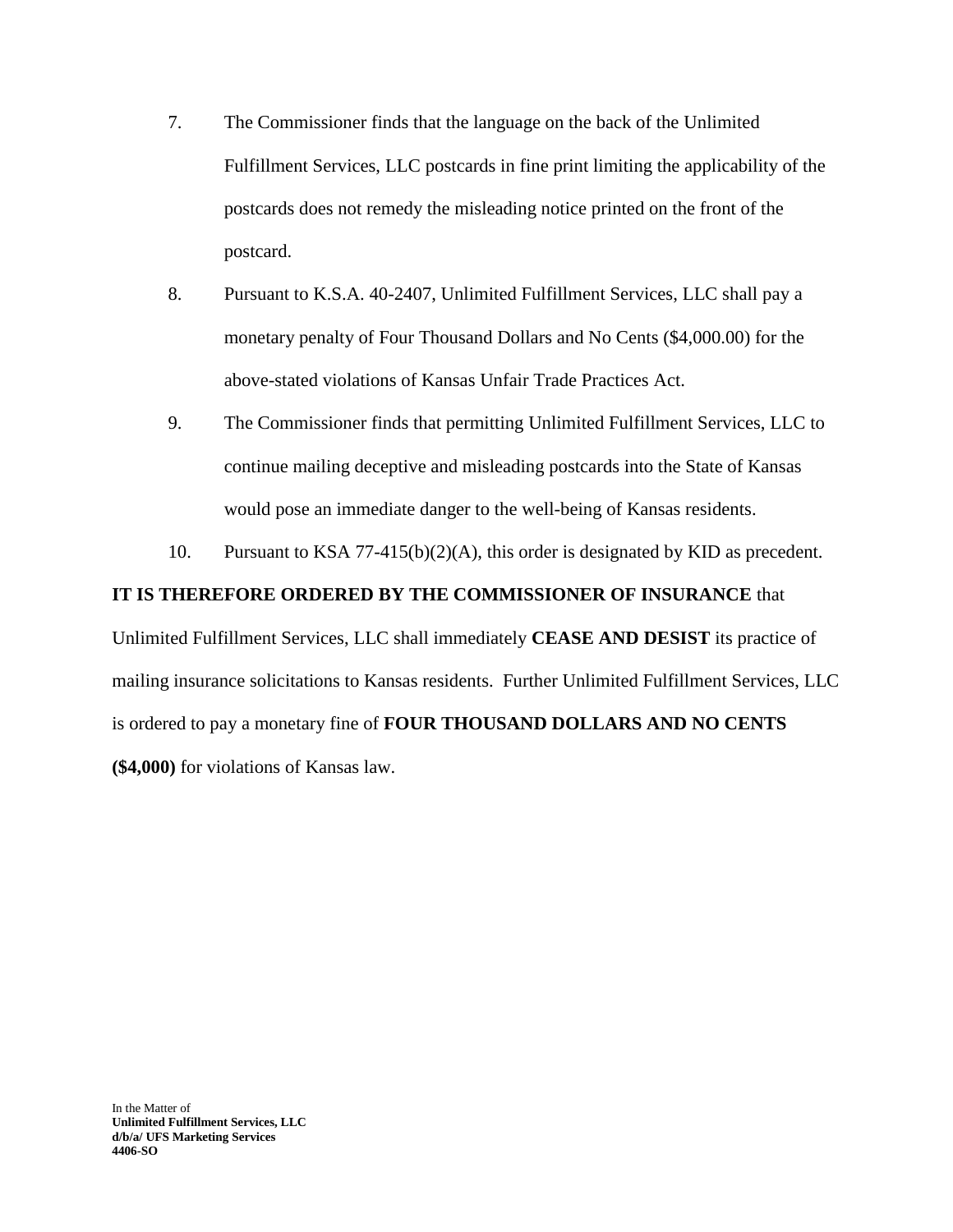# **IT IS SO ORDERED THIS 27th DAY OF FEBRUARY 2012, IN THE CITY OF TOPEKA, COUNTY OF SHAWNEE, STATE OF KANSAS.**



\_/s/ Sandy Praeger\_\_\_\_\_\_\_\_\_\_\_\_\_\_ Sandy Praeger Commissioner of Insurance

BY:

\_/s/ Zachary Anshutz\_\_\_\_\_\_\_\_\_\_\_\_ Zachary Anshutz General Counsel

## **NOTICE OF RIGHTS**

Unlimited Fulfillment Services, Inc. is entitled to a hearing pursuant to K.S.A. 77-537, the Kansas Administrative Procedure Act. If Unlimited Fulfillment Services, Inc. desires a hearing, the company must file a written request for a hearing with:

Zachary Anshutz, General Counsel Kansas Insurance Department 420 S.W.  $9^{th}$  Street Topeka, Kansas 66612

This request must be filed within fifteen (15) days from the date of service of this Order. If Unlimited Fulfillment Services, Inc. requests a hearing, the Kansas Insurance Department will notify the company of the time and place of the hearing and information on the procedures, right of representation, and other rights of parties relating to the conduct of the hearing before the commencement of the same.

If a hearing is not requested in the time and manner stated above, this Order shall become effective as a Final Order upon the expiration of time for requesting a hearing, pursuant to K.S.A. 77-613. In the event that Unlimited Fulfillment Services, Inc. files a petition for judicial review, pursuant to K.S.A.  $77-613(e)$ , the agency officer to be served on behalf of the Kansas Insurance Department is:

Zachary Anshutz, General Counsel Kansas Insurance Department 420 S.W.  $9<sup>th</sup>$  Street Topeka, Kansas 66612

In the Matter of **Unlimited Fulfillment Services, LLC d/b/a/ UFS Marketing Services 4406-SO**